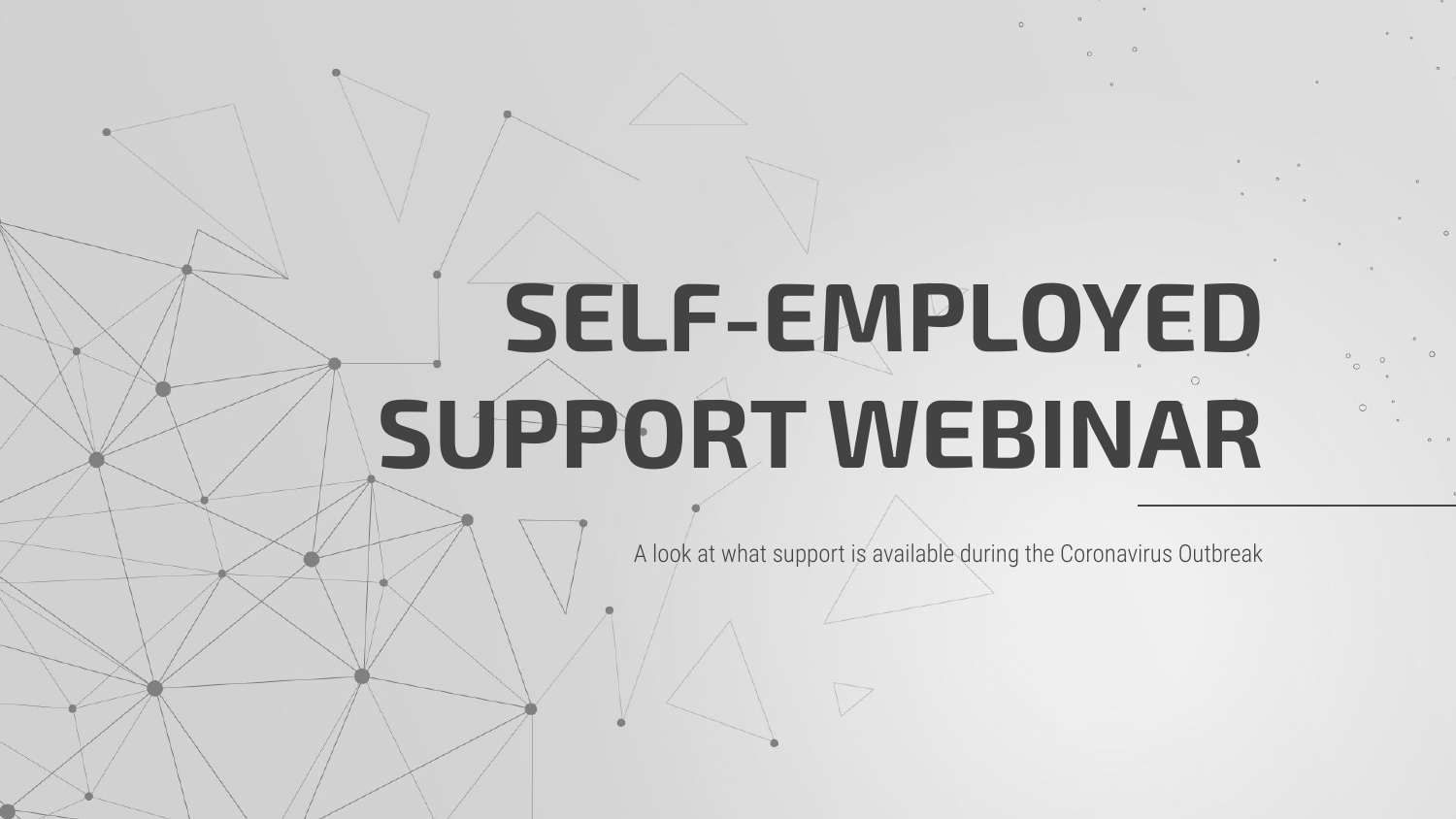#### **GOVERNMENT SUPPORT**

**01**

**03**

**02**

An overview of what support the government are providing for workers.

#### **SUPPORT FOR SELF-EMPLOYED**

Self-Employed Income Support Scheme

#### **SUPPORT FOR LIMITED COMPANIES**

The Job Retention Scheme & CBILs

## **TABLE OF CONTENTS**

**SELF ASSESSMENT TAX RETURN**

What is required to get setup in time to claim support.

**05**

**04**

**06**

#### **RESOURCES**

Some official resources to help address any queries.

#### **QUESTION & ANSWER**

Some questions we've received plus anything else that has come up.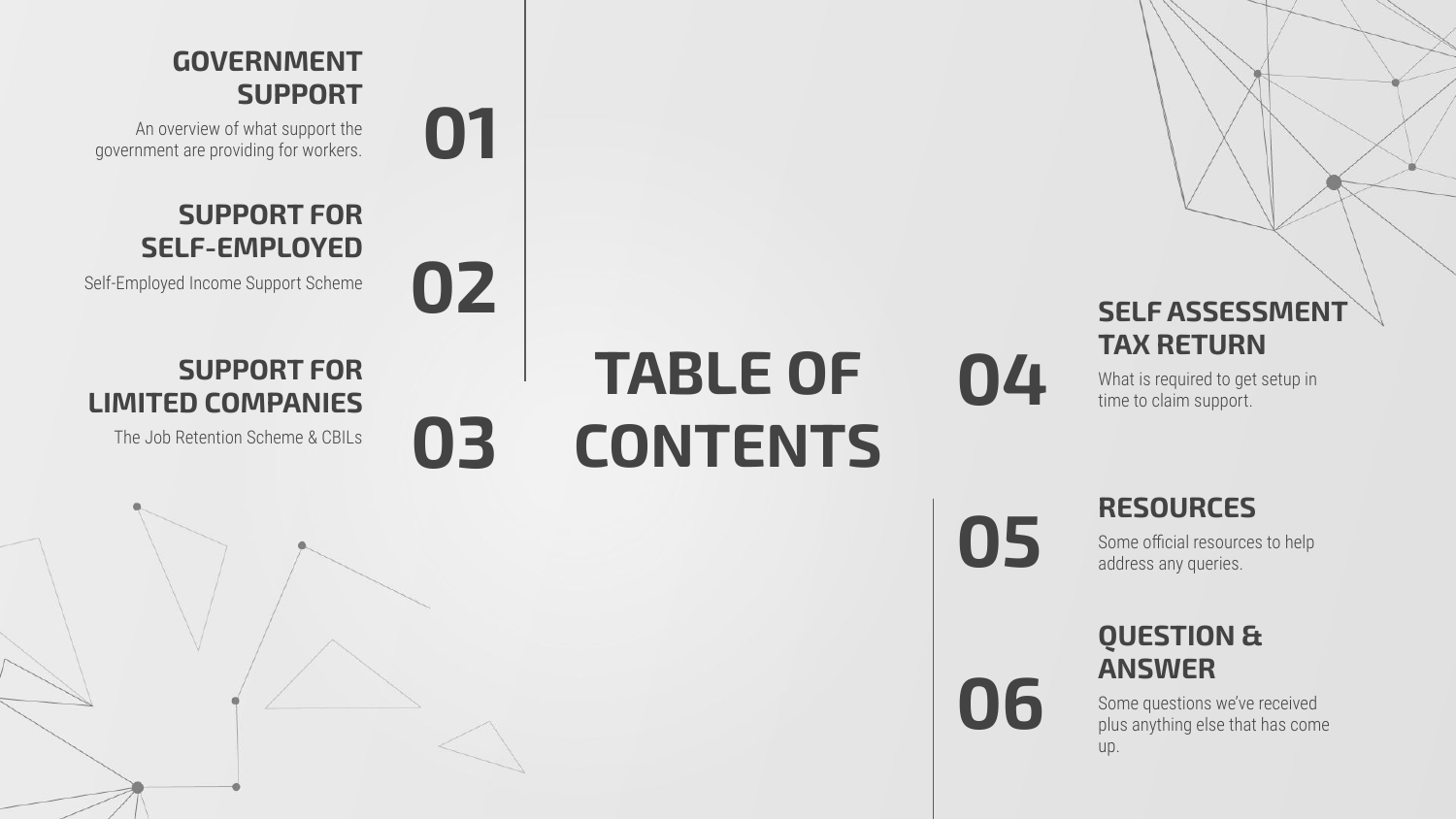

#### **FINANCIAL SUPPORT**

A range of financial support measures have been put in place to support businesses:

**Coronavirus Business Interruption Loan Scheme**

**Coronavirus Job Retention Scheme**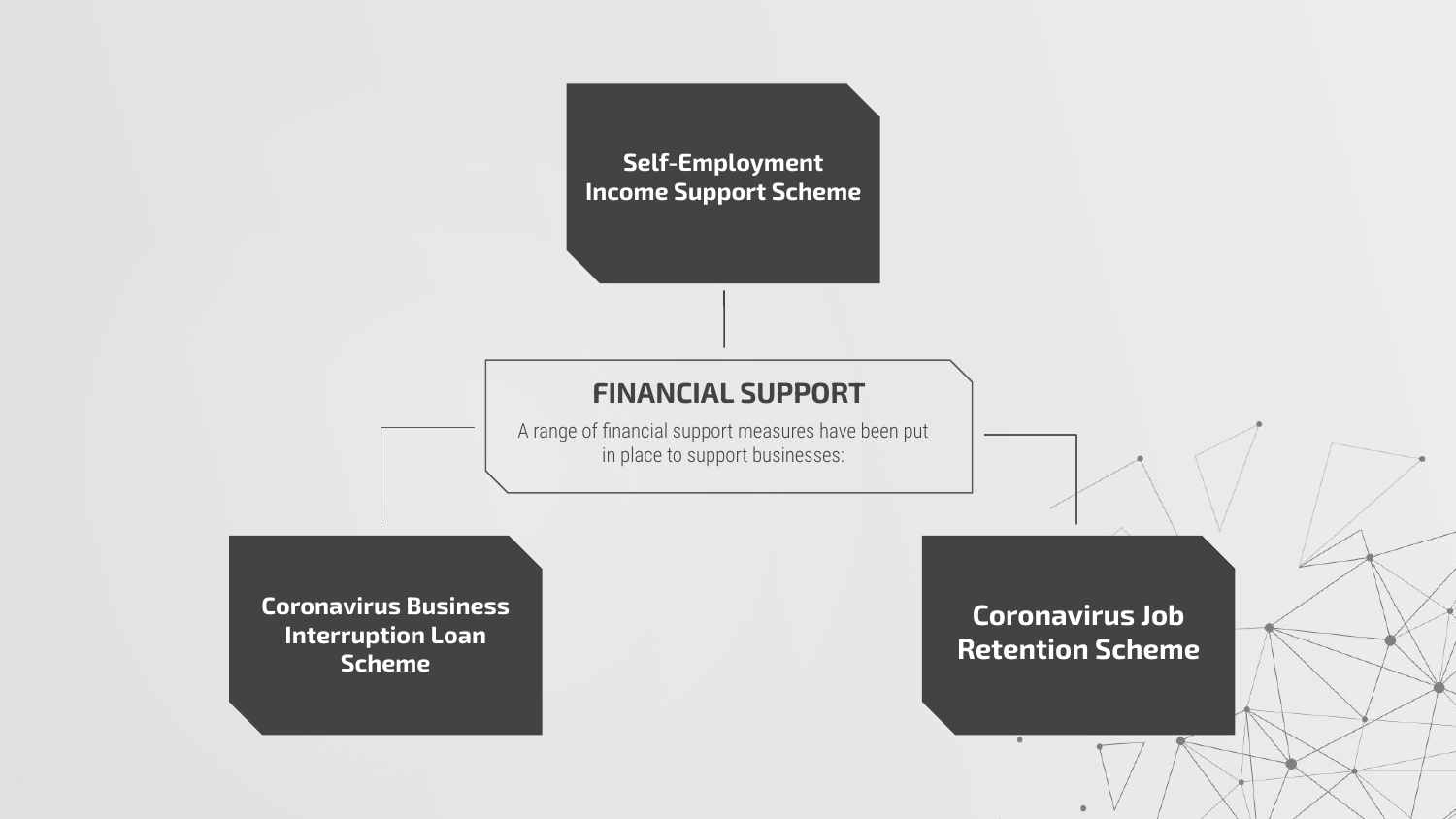## **Self-employment Income Support Scheme**

#### **Who can claim**

Submitted your 18/19 SA, Traded in 2019/20, are trading and intend to continue to trade & have lost trading profits due to coronavirus.

#### And

Your total trading profits are no more than £50,000 & and no more than half of your total income.

#### **How much you'll get**

80% of your average monthly profits over the last 3 tax years to a maximum of £2,500 per month.

#### **How to claim**

HMRC intend to contact you if you are eligible.

You cannot claim yet, but claims will be made through Gov.uk online services:

[https://www.gov.uk/log-in-re](https://www.gov.uk/log-in-register-hmrc-online-services) [gister-hmrc-online-services](https://www.gov.uk/log-in-register-hmrc-online-services)

[Claim a grant through the coronavirus \(COVID-19\) Self-employment Income Support Scheme](https://www.gov.uk/guidance/claim-a-grant-through-the-coronavirus-covid-19-self-employment-income-support-scheme)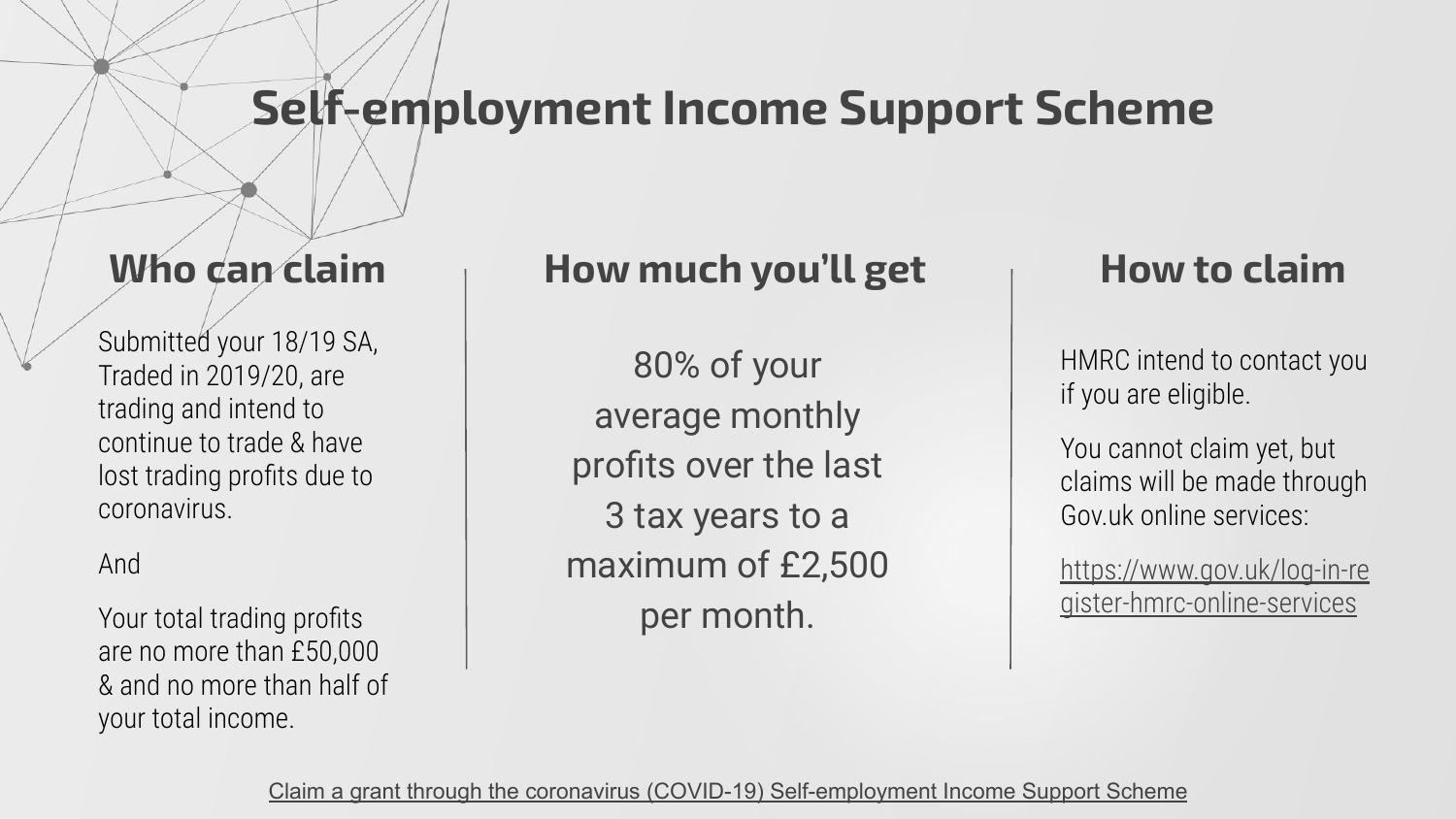### **Coronavirus Job Retention Scheme**

#### **Who can claim**

Businesses with a payroll on or before 28th February 2020.

### **Company Directors**

If payrolled directors' can designate themselves as 'furloughed' workers and claim providing they do not: "generate commercial revenue or provides services to or on behalf of their company."

#### **How much you'll get**

80% of your payrolled wages to a maximum of £2,500 per month; &

Employer National Insurance contributions paid on the subsidised furlough pay.

#### **How to claim**

Report 80% pay through payroll.

HMRC will provide a portal to claim through, expected to be available later in April.

Information required in link below - agents can claim on your behalf.

[GOV.UK - Claim for your employees' wages through the Coronavirus Job Retention Scheme](https://www.gov.uk/guidance/claim-for-wage-costs-through-the-coronavirus-job-retention-scheme)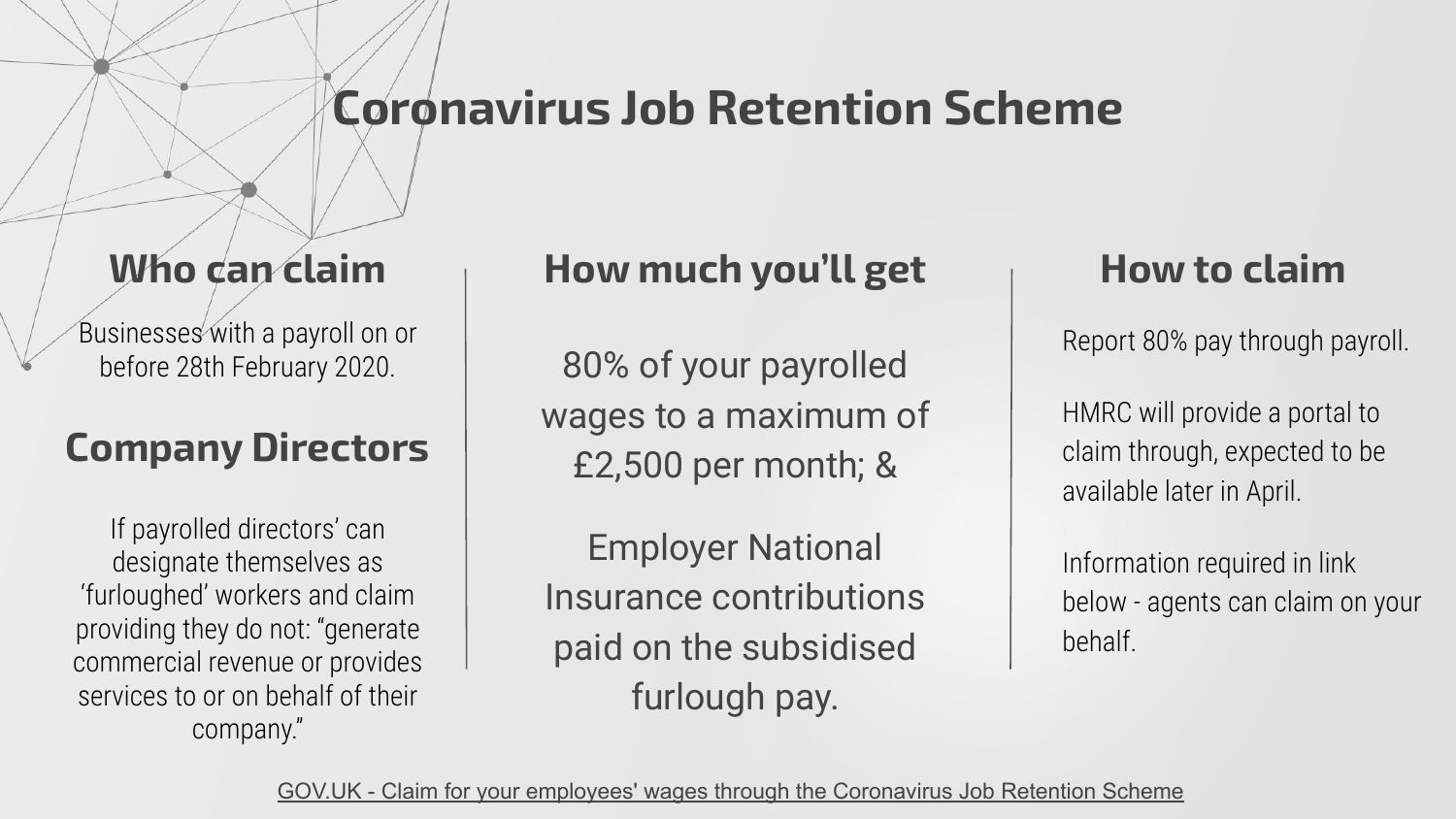## **Coronavirus Business Interruption Loan Scheme**

#### **A loan scheme backed by the British Business Bank**

- Access loans, overdrafts, invoice finance and asset finance;
- The government will over the first 12 months of interest payments and any lender-levied fees;
- Provide lenders with a guarantee of 80% on loans.

[Coronavirus Business Interruption Loan Scheme](https://www.british-business-bank.co.uk/ourpartners/coronavirus-business-interruption-loan-scheme-cbils-2/for-businesses-and-advisors/) [\(CBILS\) - for SMEs and Advisors](https://www.british-business-bank.co.uk/ourpartners/coronavirus-business-interruption-loan-scheme-cbils-2/for-businesses-and-advisors/)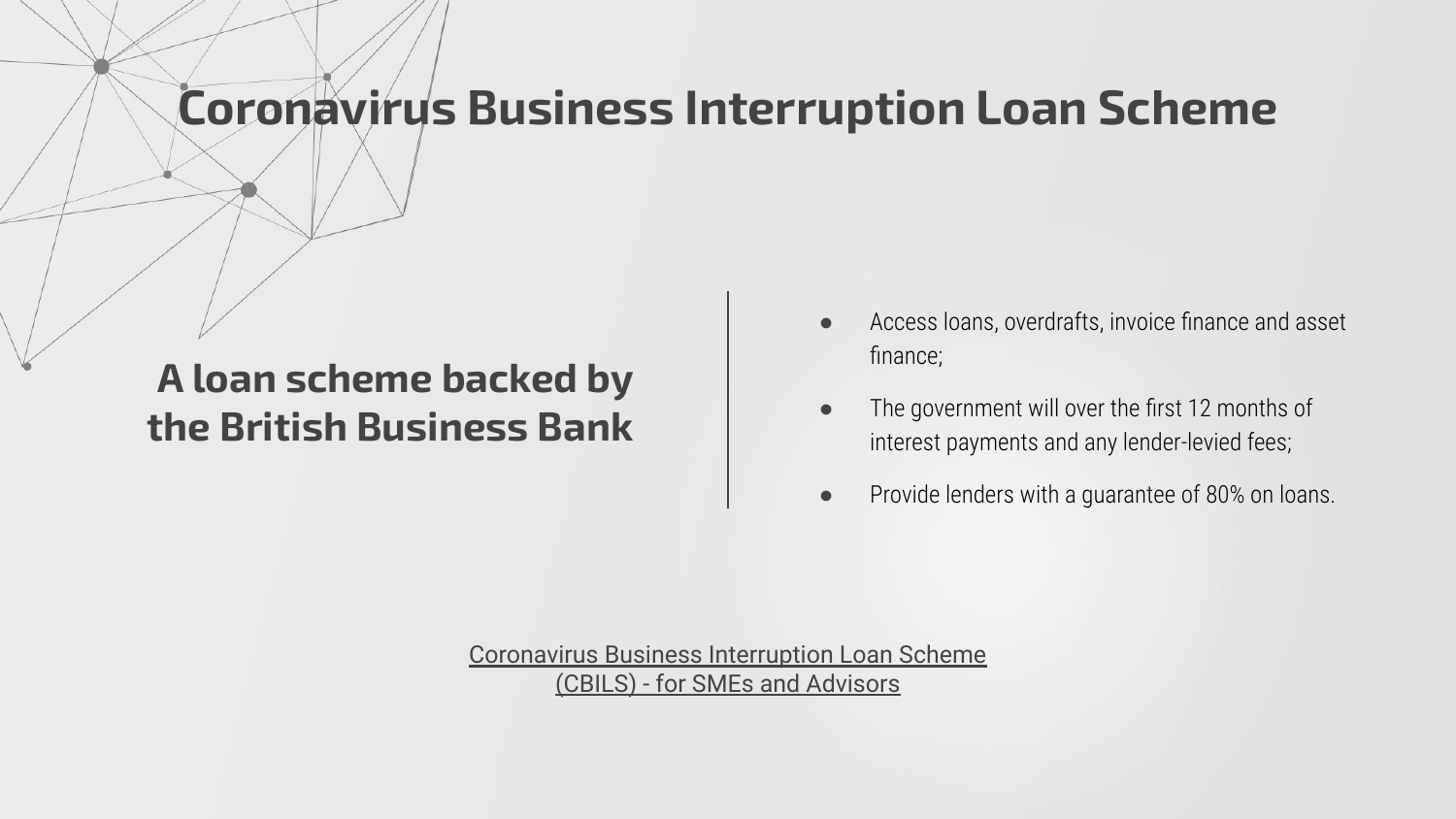## **Self Assessment - Timelines**

## **23 April**

Extended deadline for Self Assessment reporting

## **6th April**

Start of the new tax year

## **31st January**

Deadline for filing Self Assessment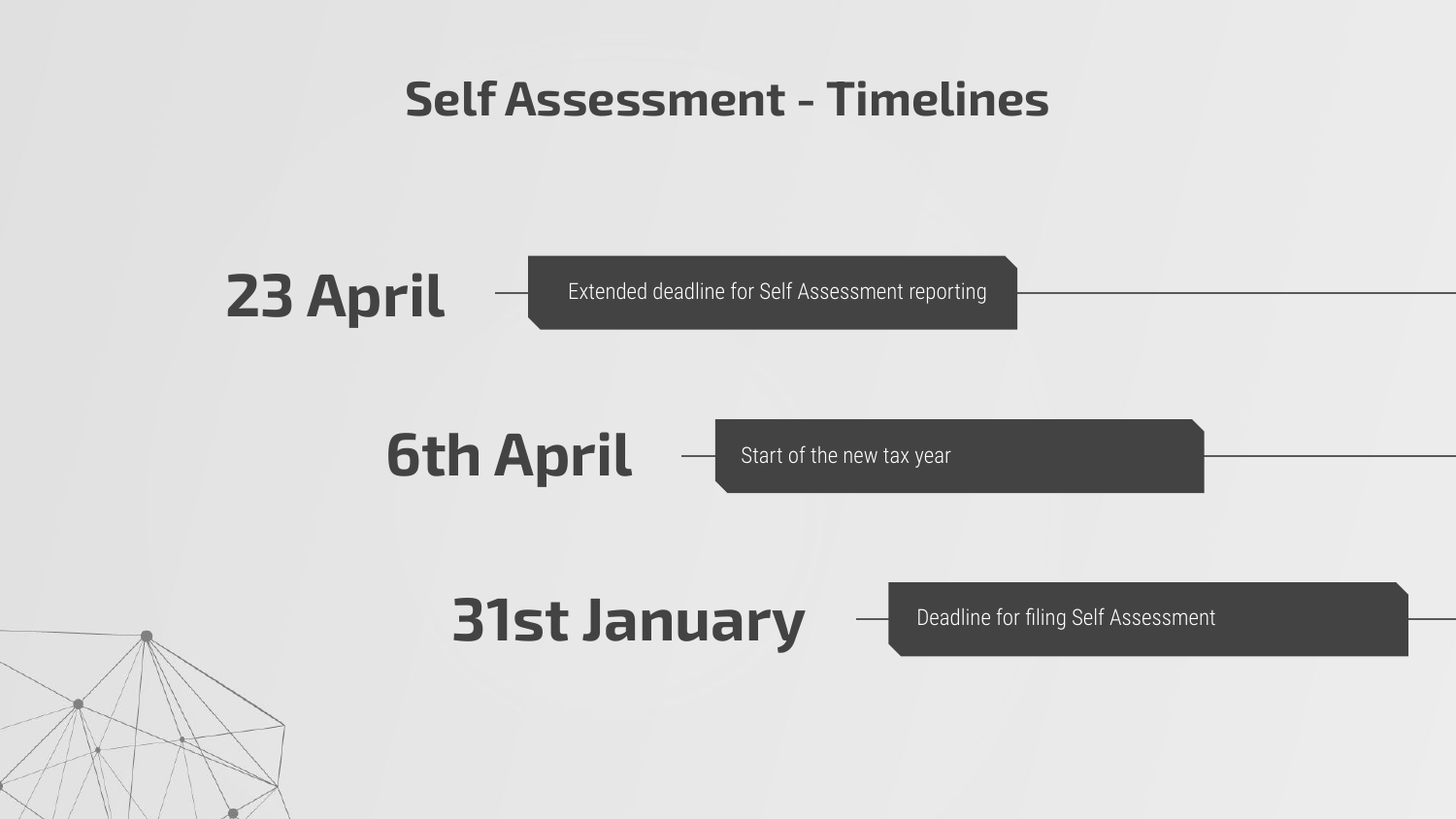### **Self Assessment - Registering**

**You must send a tax return if you earned self-employed income of over £1,000 in a given tax year.**

- Register & File via the Government Gateway.
- Accountants can file on your behalf.
- Tax is paid via 2 installments usually July & January
- You need a Unique Taxpayer Reference (UTR) to file

[Register for and file your Self Assessment tax return](https://www.gov.uk/log-in-file-self-assessment-tax-return)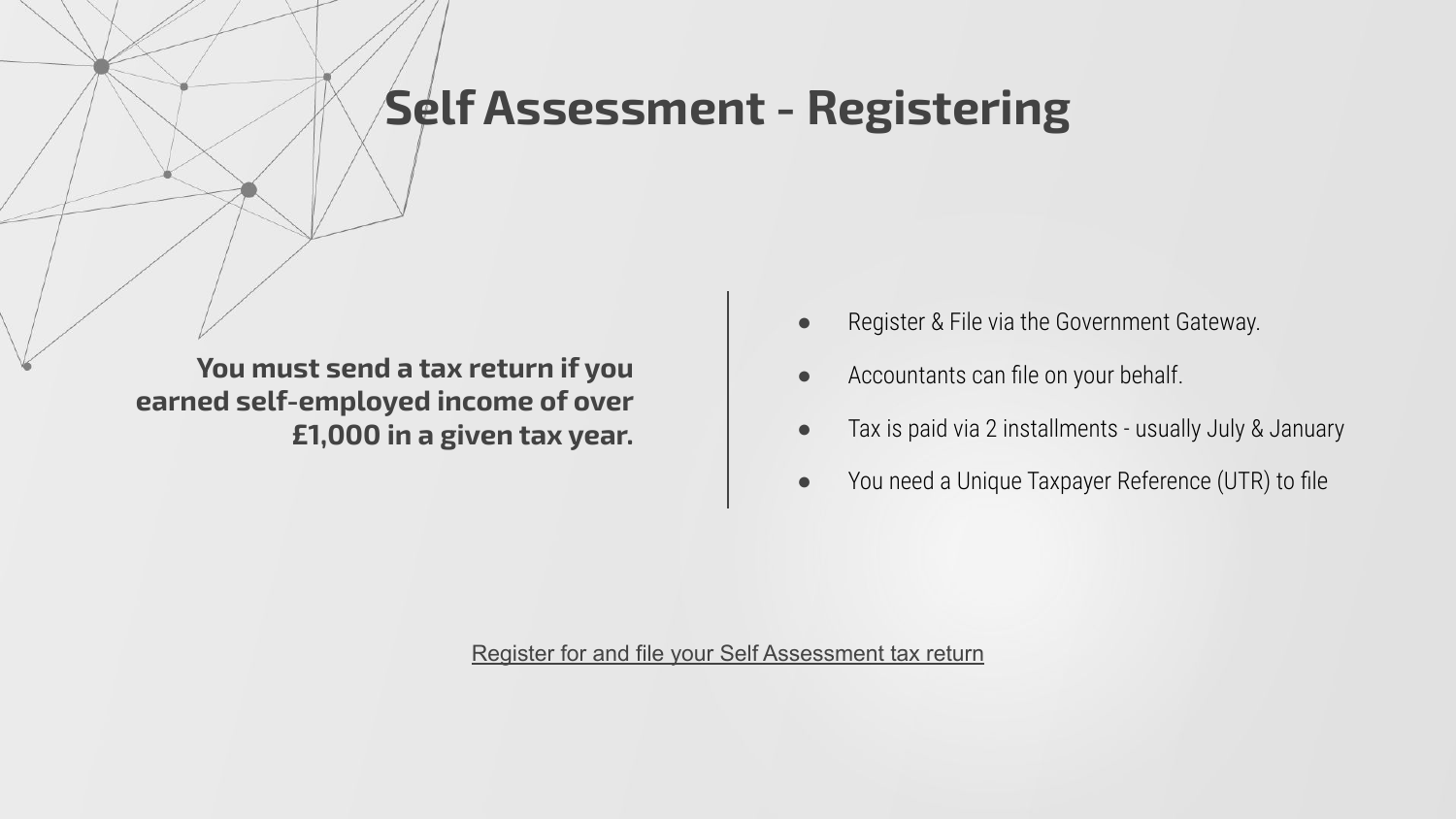## **Becoming a 'Business'**

- **● Trade or Hobby:**
	- **○ Practical Approach:** Do your earnings exceed your expenses?
	- **○ Badges of Trade:** Prize money, sponsorship, other associated income?
- **● Expenditure:**
	- **○ Wholly & Exclusively:** Is what your buying entirely used for your business?
	- **○ Capital in Nature:** Not applicable to athletes.
- **● Limited Company vs Sole Trader:**
	- **○ Limited Liability:** Protection when things go wrong.
	- **○ Costs & Responsibilities:** Limited companies have additional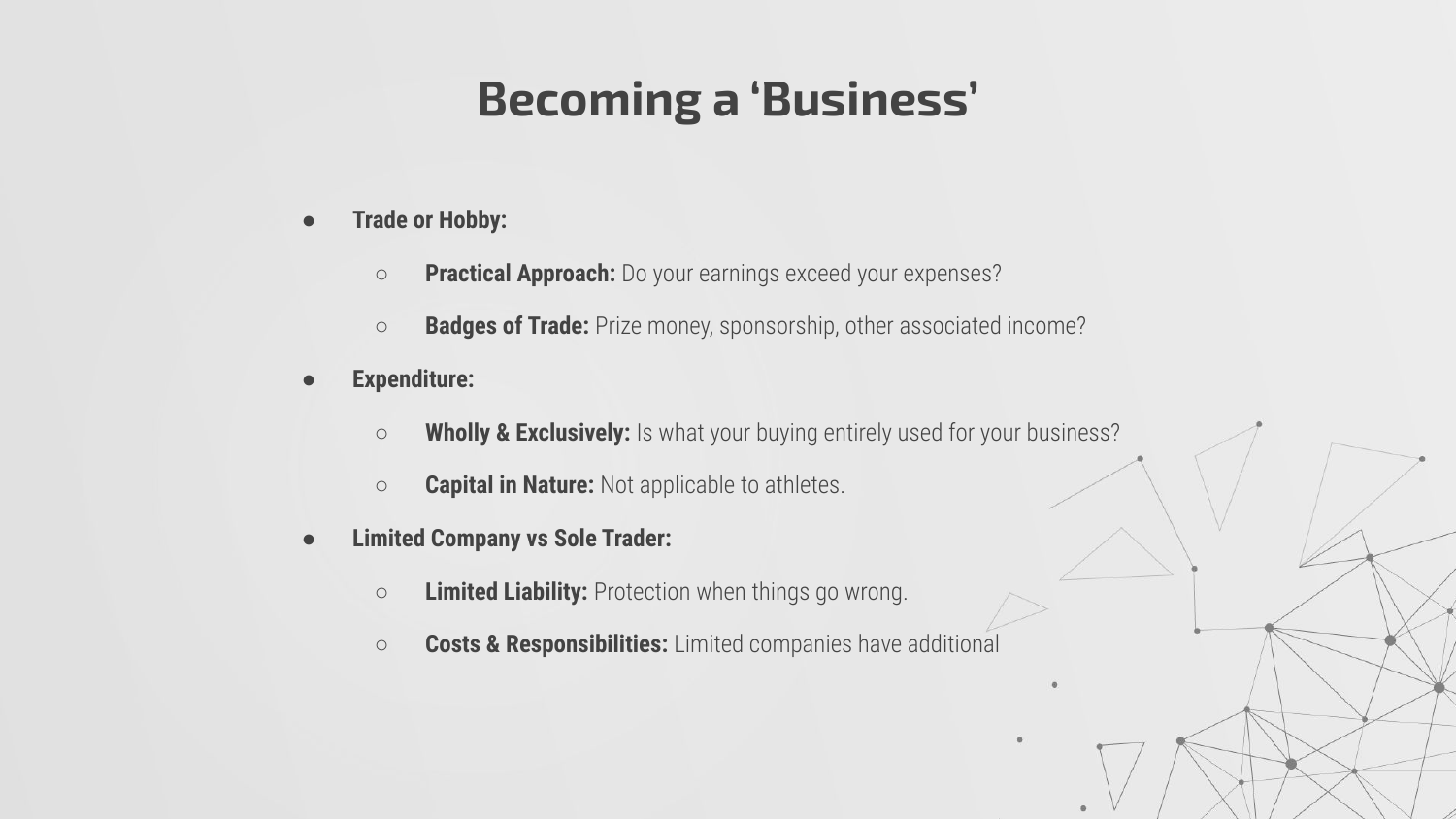## **RESOURCES**

#### **HMRC**

- [HMRC services: sign in or register](https://www.gov.uk/log-in-register-hmrc-online-services)
- [Financial support for businesses during coronavirus \(COVID-19\)](https://www.gov.uk/government/collections/financial-support-for-businesses-during-coronavirus-covid-19)
- [Claim a grant through the coronavirus \(COVID-19\) Self-employment Income Support Scheme](https://www.gov.uk/guidance/claim-a-grant-through-the-coronavirus-covid-19-self-employment-income-support-scheme)
- [GOV.UK Claim for your employees' wages through the Coronavirus Job Retention Scheme](https://www.gov.uk/guidance/claim-for-wage-costs-through-the-coronavirus-job-retention-scheme)
- [Coronavirus Business Interruption Loan Scheme \(CBILS\) for SMEs and Advisors](https://www.british-business-bank.co.uk/ourpartners/coronavirus-business-interruption-loan-scheme-cbils-2/for-businesses-and-advisors/)
- [Register for and file your Self Assessment tax return](https://www.gov.uk/log-in-file-self-assessment-tax-return)

#### **OTHERS**

- [Simply Business Sole trader vs limited company: what's the difference?](https://www.simplybusiness.co.uk/knowledge/articles/2016/04/difference-between-a-sole-trader-and-a-limited-company)
- [Scottish Gymnastics Online Coaching Guidance](https://www.scottishgymnastics.org/news/club-online-coaching-guidance)

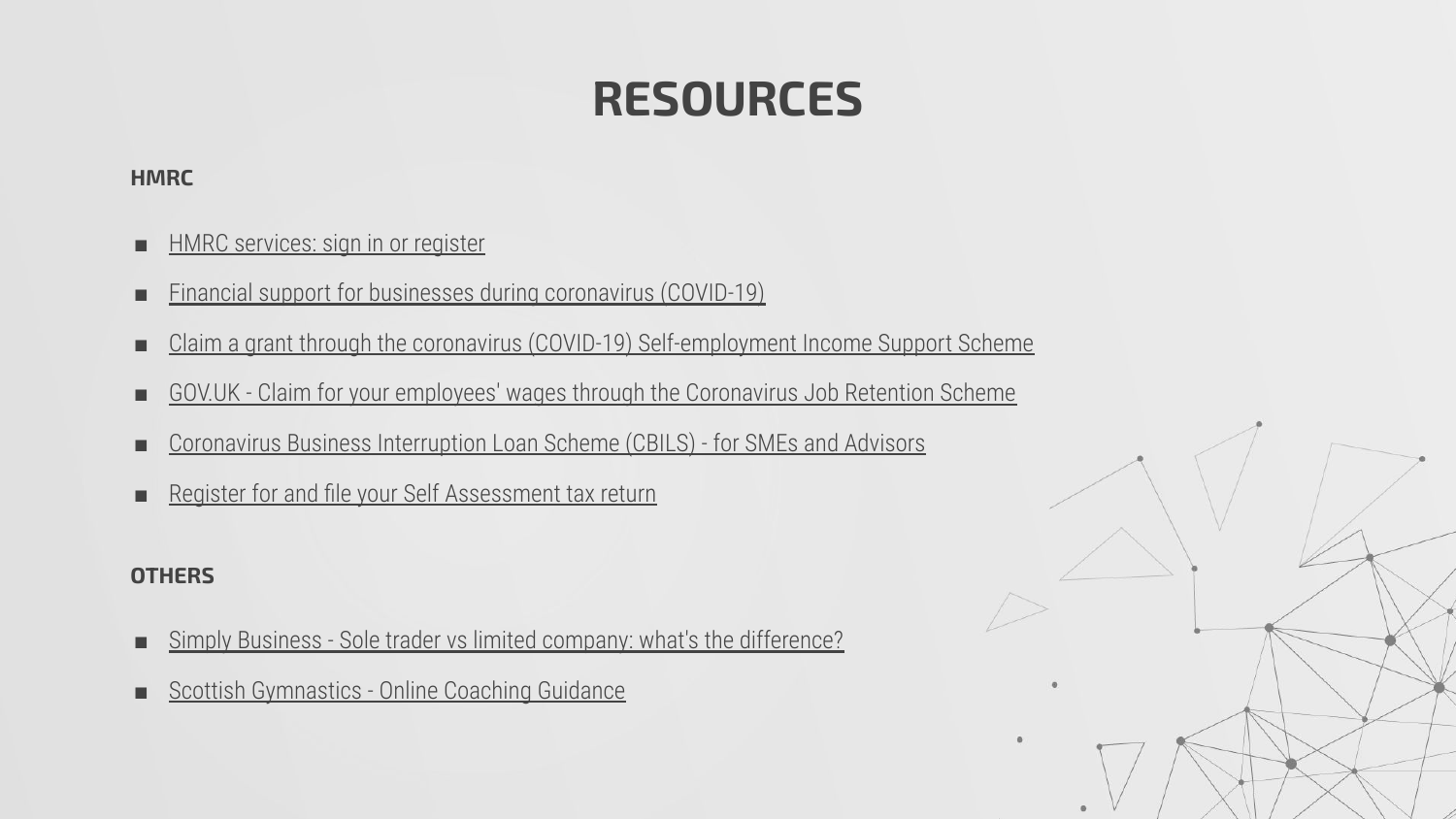## **Question & Answer**

"I pay my coach and don't want to stop them receiving income, what can I do?"

> "I've considered a temporary job, will HMRC take this into account in relation to the self-employed grant?"

> > $\circ$

 $\circ$ 

 $\circ$ 

 $\mathcal{L}^{\text{max}}_{\text{max}}$  .

 $\qquad \qquad \circ$  . <br>  $\qquad \qquad \circ$